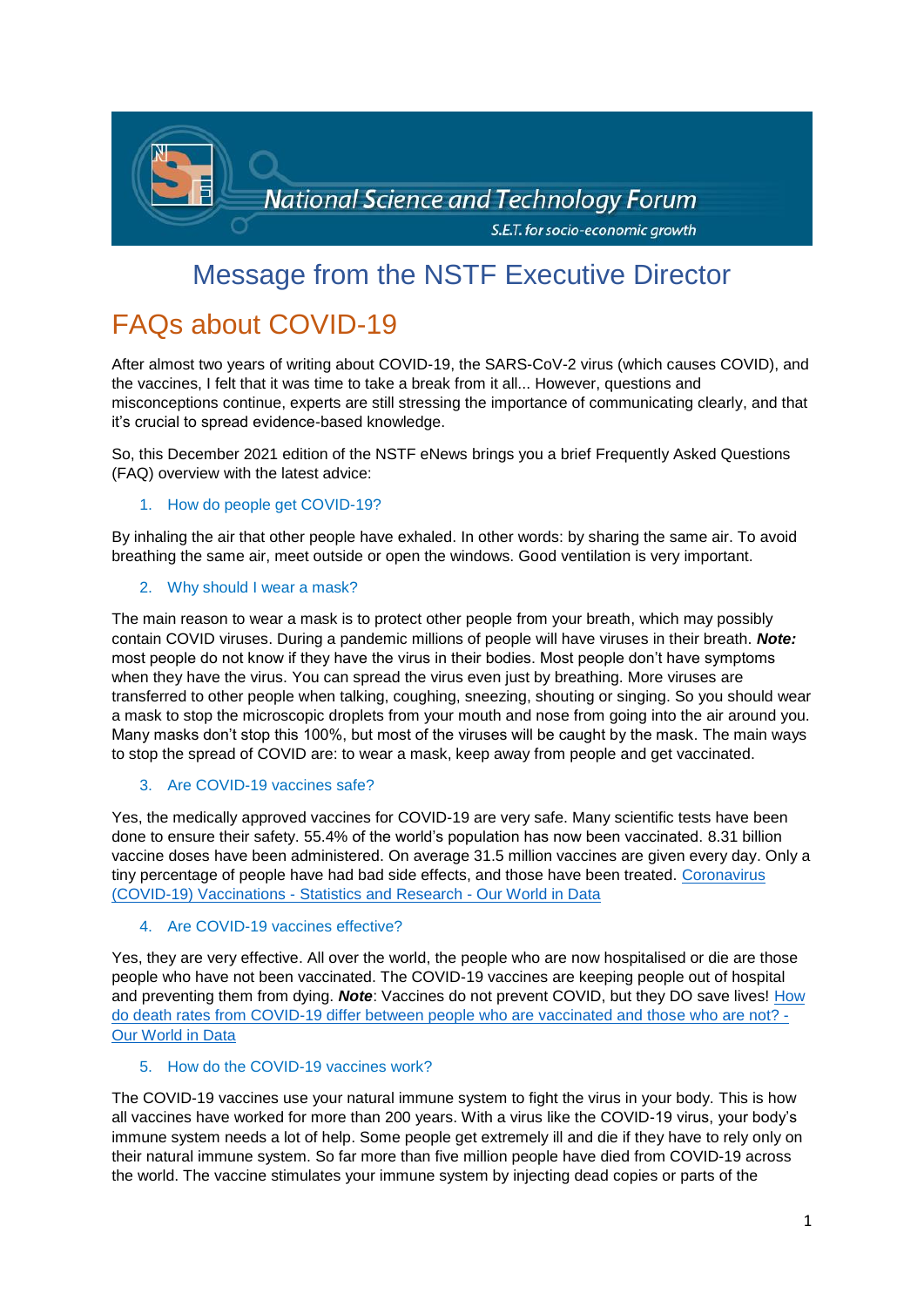COVID virus into your body. The immune system then fights (what it thinks is) the virus. That is why you can experience COVID-19 symptoms after you get vaccinated. The body's immune system thinks that it is the real thing. But the symptoms pass without killing you because the injected stuff is not the real live virus, and cannot cause you harm by itself. When the body fights a virus (or the injected material) it produces anti-bodies which will allow the body to fight more strongly in future. [History of](https://www.ncbi.nlm.nih.gov/pmc/articles/PMC4151719/)  [vaccination \(nih.gov\)](https://www.ncbi.nlm.nih.gov/pmc/articles/PMC4151719/)

## 6. What is the difference between mRNA vaccines and other vaccines?

mRNA vaccines are 'messenger RNA' vaccines. They contain genetic material (RNA) from the COVID virus. The RNA then produces proteins that are perceived by the body's immune system as being the virus itself. As in the previous answer, your natural immune system then fights these proteins as it would fight the virus, and produces anti-bodies for future use. mRNA vaccines are easier to produce, so they could be rolled out quickly to fight the pandemic.

## 7. Can COVID-19 vaccines change people's DNA?

No, they can't. The DNA in your body's cells is safely inside the nucleus of every cell. The vaccines do not enter the nucleus and cannot change anything inside there. Maybe you are suspicious of vaccines because they contain RNA? RNA and DNA are both genetic material. Both DNA and RNA make it possible to reproduce cells that are exactly the same as the current cells. We have DNA, but viruses have RNA instead.

In humans, when new cells are made (for your body to grow or to replace old cells) it happens like this: The DNA is the body's blueprint, which is inherited from your parents. The DNA (inside the nucleus) of each cell in your body is a double helix, which means it is two strands twisted together. The two strands are identical (the same) and are filled with the same genes on both strands. When a new cell has to be formed, the two strands separate and the cell is split into two cells. The two cells then contain a single DNA strand each. Each strand re-produces the same genes, so that each cell again has two identical strands, twisted into a double helix.

The pieces of virus RNA that enter the body via the vaccines cannot disturb this process of cell division, which happens naturally in the human body, and continues as normal even after being vaccinated, and even after being infected with the virus.

## 8. How does COVID-19 make people ill and kill them?

The virus's RNA reproduces viruses inside your body, and at great speed. Unlike human DNA, the reproduction of the virus RNA happens outside of the cells of the body. When a person becomes severely ill from COVID-19, billions of viruses are breaking down the tissues of your lungs until body fluid leaks into the lungs. The lungs become filled with fluid and eventually, your body is no longer able to get rid of the fluid or to patch up the leaking lungs. If this process goes on too long, it is no longer possible to reverse the damage, and the patient dies.

## 9. What is Omicron?

Omicron is a COVID-19 virus that has mutated. (A mutated virus is called a variant.) The mutation makes it very infectious and easy to spread the virus. Mutations happen naturally in the RNA of any virus. It is simply a 'copying error' when the virus reproduces. If the copying error leads to a new variant of the virus that is more infectious, then this new version of the virus will spread faster. The COVID-19 vaccines are very effective against Omicron just like the other variants - meaning that they prevent severe illness and death. As with all COVID-19 variants, it causes respiratory (lung) disease, which can potentially lead to death. It seems that Omicron causes milder symptoms and is less deadly, but we have to wait and see. It is too early at this stage to be sure that Omicron doesn't kill.

## 10. The latest news:

**The South African Health Products Regulatory Authority (SAHPRA) approved a third booster shot of the Pfizer vaccine** on Wednesday 8 December. Adults over the age of 18 look set to be able